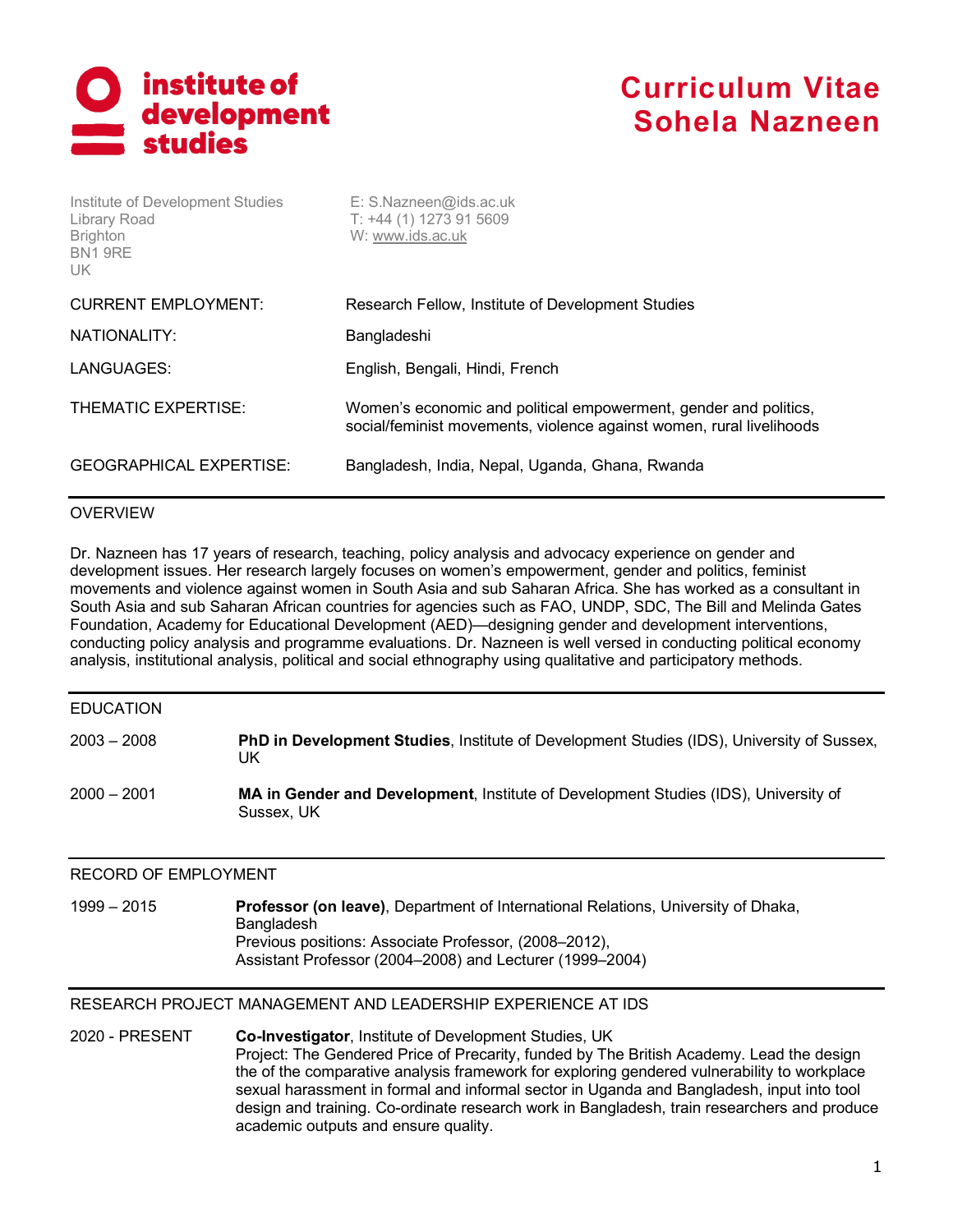

- 2020 PRESENT **Co-Investigator**, Institute of Development Studies, UK Project: New Community Informed approaches to humanitarian response and restraintfunded by AHRC- DFID. The gender lead for designing conceptual framework, tool developments, training protocols, quality control and analysis frames to explore how communities understand sexual and gender based violence, what types of community level factors trigger restraint and the leadership role played by women in these efforts in DRC.
- 2020 PRESENT **Workstream lead (Voice)**, Institute of Development Studies, UK Programme: Countering Backlash and Reclaiming Gender Justice, funded by Swedish Development Co-operation Agency (Sida). Lead the research work with women's rights organisations (WROS) in Bangladesh, India, Uganda, Brazil and Lebanon. Develop country comparative framework for analysing nature of backlash and loss in specific policy areas around sexual and reproductive health, family law reforms, livelihoods for women. Coordinate work on with partners and women's rights groups in these countries to develop strategies to counter these specific losses, create spaces for reflections for WROs and global development partners around these issues.
- 2020 PRESENT **Co-Investigator,** Institute of Development Studies, UK Project: Sustaining Power: Contemporary backlash against women's struggles in South Asia, funded by the Economic and Social Research Council (ESRC). Lead the framing of understandings around women's struggles in all four countries, selection of cases in Nepal and Bangladesh, co-ordinating all research work with partners in Bangladesh and Nepal, and developing all tools and conducting gendered political economy analysis to be conducted in Bangladesh, India, Nepal and Pakistan.
- 2019 2021 **Workstream Lead,** Institute of Development Studies, UK Women's Social and Political Action, Action for Empowerment and Accountability (A4EA) research consortium funded by DFID, UK. Lead the development of research proposal, provide intellectual leadership on women's social and political action in fragile settings in Mozambique, Nigeria and Pakistan, quality control of output, ensure delivery of products, facilitate cross stream learning and capacity building.
- 2018 2020 **Principal Investigator, Gender and Informal Networks in Clientelist Contexts, Effective States and Inclusive Development (ESID) RPC,** University of Manchester, with partners in universities in Bangladesh, Nepal and Uganda, funded by DFID UK. Design, manage and lead the research on how informal networks influence gender positive policy outcomes in the following three areas: inheritance law reform, domestic violence, and education policy.
- 2018 2019 **Qualitative Lead,** IDRC, Institute of Development Studies, UK Analysis of qualitative data collected on India, Nepal, Rwanda, Tanzania for evidence review on how childcare affects women's involvement in paid work for low income women; develop codes for analysis, identify trends, jointly draft working paper and organise roundtable.
- 2018 2019 **Workstream lead, Access to Justice,** Institute of Development Studies, UK Evaluation of Stamping out and Preventing GBV programme in Zambia, co-ordinated by OPM. Scoping of various justice interventions around the world; provide expert input into designing assessment tools and frameworks, ensure quality of the analysis and suggest recommendations for program re-design.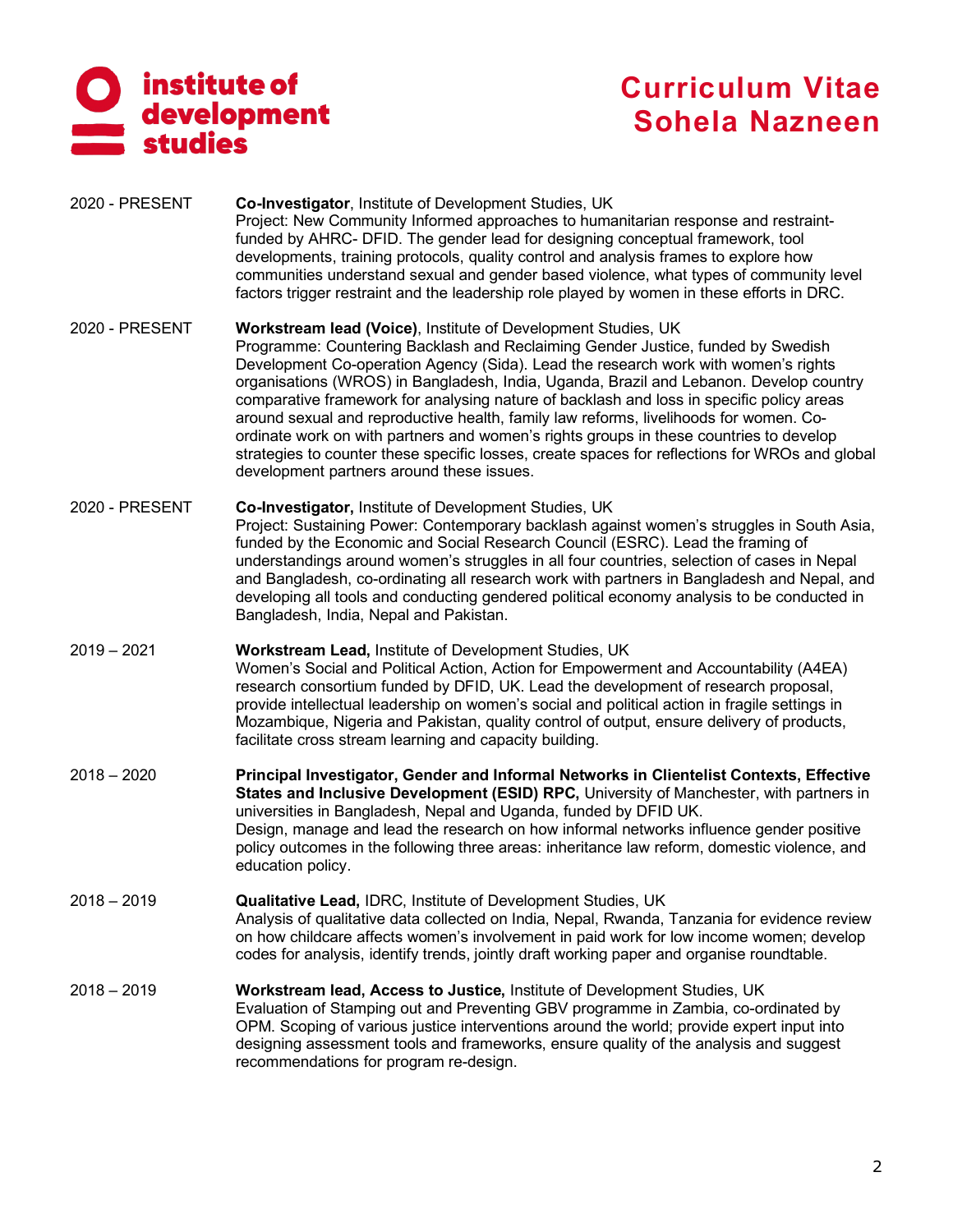

- 2016 2018 **Political Economy Co-lead, Gender and Adolescence: Global Evidence (GAGE) Research Program Consortium,** co-ordinated by the Overseas Development Institute, UK Designed an analytical framework for political economy analysis (PEA) of Bangladesh, Rwanda, Ethiopia, Nepal country contexts; researched the politics specific legal and policy reforms on GBV and SRHR using PEA provided inputs to the qualitative and quantitative team for designing program interventions for social norm change.
- 2016 2017 **Synthesis stream co-ordinator, Accountable Grants Scheme, DFID,** Institute of Development Studies, UK Collaboratively produce an evidence review of various interventions to reduce unpaid care burden, jointly produce briefings for UN high level panel, lead two workshops with core and affiliate members of the Gender and Sexuality Cluster to identify research and knowledge gaps and to link the work on care, sexuality and violence. Collaborate on producing the new research directions for the Gender and Sexuality Cluster.
- 2013 2017 **Principal Investigator, Gender and the Political Settlement, Effective States and Inclusive Development (ESID) RPC,** University of Manchester, with partners in universities in Ghana, Rwanda, Uganda, and Bangladesh, India, and South Africa. Designed the framework, led the research exploring the politics of legal change and policy reform and implementation gaps in two areas: girl's access to primary education and domestic violence Act, in Uganda, Rwanda, Ghana, Bangladesh, India and South Africa using PEA lens and process tracing and qualitative methods.

### PREVIOUS RESEARCH AND PROGRAMME MANAGEMENT EXPERIENCE

| $2012 - 2014$ | Country focal point, Gender, Power and Sexuality Program (Unpaid Care Work<br>Network), based at the Center for Gender and Social Transformation (CGST), BRAC Institute<br>of Governance and Development (BIGD), BRAC University.<br>Co-ordinated research and policy advocacy work on unpaid care in Bangladesh. BIGD is a<br>part of the Sida funded project co-ordinated by IDS, UK on developing 'policy asks' related to<br>unpaid care and building alliances for promoting these policy asks in national and<br>international fora. |
|---------------|--------------------------------------------------------------------------------------------------------------------------------------------------------------------------------------------------------------------------------------------------------------------------------------------------------------------------------------------------------------------------------------------------------------------------------------------------------------------------------------------------------------------------------------------|
| $2013 - 2016$ | Co-Investigator, Institute of Development Studies, UK<br>Project: Gender norms, labour supply and Poverty Reduction in Comparative Contexts,<br>funded by ESRC/DFID. Responsible for designing qualitative interview tools, supervisions<br>and analysis of Bangladesh qualitative data and comparison with the Indian data on gender<br>norms on labour force participation and wellbeing and writing. The research areas included<br>coastal areas, char areas (riverbanks), and agricultural belts.                                     |
| $2012 - 2013$ | Co-Lead, South Asian Secretariat for Women Parliamentarians, based at the Center for<br>Gender and Social Transformation, BRAC Institute of Governance and Development (BIGD),<br>BRAC University, funded by The Asia Foundation.<br>Designed and co-ordinated regional network activities of women parliamentarians around<br>political participation, violence against women and UN resolution of peace and security 1325<br>in Bangladesh, Nepal, Pakistan, Afghanistan, India, Sri Lanka.                                              |
| $2010 - 2012$ | Co-Investigator, Institute of Development Studies, UK<br>Project: Women's Empowerment and Intimate Partner Violence; Academy for Educational<br>Development (AED which later merged with FHI 360, Funded by NIH), Washington DC, USA.<br>Designed qualitative data collection instruments, checked data quality, analysed findings and<br>produced academic papers on women's empowerment, gender norms and intimate partner<br>violence in Bangladesh.                                                                                    |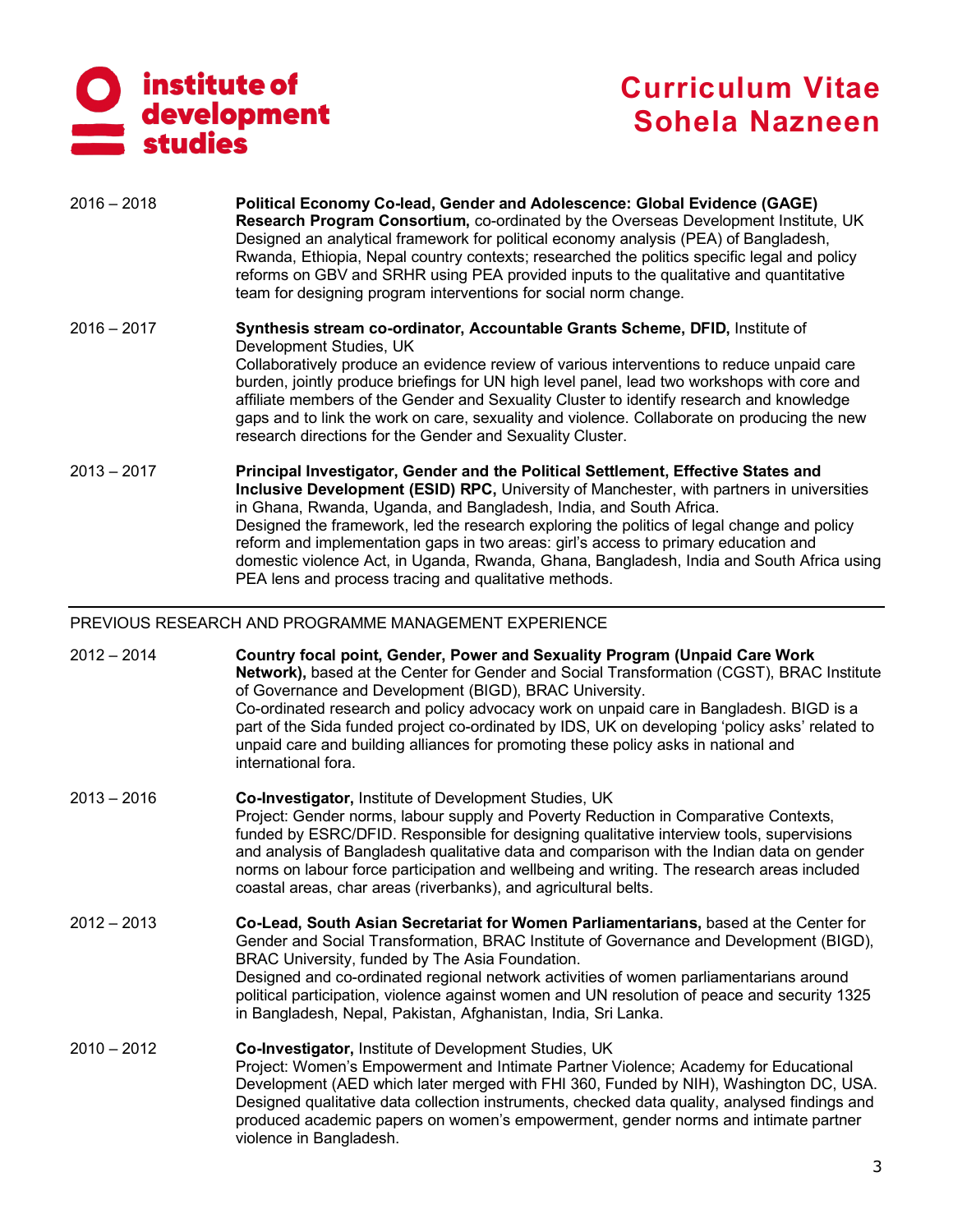

| $2008 - 2011$ | Research Fellow, (part time), Pathways of Women's Empowerment RPC, based at the<br>South Asia Hub, BRAC Development Institute (BDI), BRAC University.<br>Worked on designing, conducting and analysing findings on how women's organisations in<br>Bangladesh mobilise constituencies for demanding gender justice; political parties' and<br>NGOs' discourse on women's empowerment in Bangladesh; and new aid modalities. Edited a<br>book on feminist activism in seven transitional countries. |
|---------------|----------------------------------------------------------------------------------------------------------------------------------------------------------------------------------------------------------------------------------------------------------------------------------------------------------------------------------------------------------------------------------------------------------------------------------------------------------------------------------------------------|
|               | SELECTED POLICY RESEARCH AND CONSULTANCY EXPERIENCE (INCLUDING IDS)                                                                                                                                                                                                                                                                                                                                                                                                                                |
| 2020          | Consultant, Ireland's Positioning paper on Gender Equality, Irish Aid<br>Review evidence on gender impact of Covid-19, identify critical areas of concern and<br>partnerships that IA should consider in post recovery phase in the following areas: SRHR,<br>GBV, Women's Economic empowerment, Women Peace and security, Education.                                                                                                                                                              |
| 2020          | Accountability Research Center, American University, DC<br>Write the Country case analysis for Bangladesh of the Domestic Violence law of 2010 using<br>the sandwich strategy framework.                                                                                                                                                                                                                                                                                                           |
| 2020          | Consultant, The Macarthur Foundation, USA<br>Evidence review of whether inclusion of women in social accountability process lead to<br>reduced corruption, identify factors that are critical for designing and implementing such<br>programmes in Nigeria. Write an evidence review paper and a policy brief on gender,<br>accountability and corruption and facilitate learning exchange with the Nigerian team.                                                                                 |
| 2020          | <b>Consultant, Swiss Development Co-operation (SDC)</b><br>Evidence review for the paper on Women's Political Empowerment, to assess current trends,<br>and identify factors that affect women's ability to run for office and influence institutional<br>change in Parliament and local government, and reflect on types of programmatic<br>interventions and investment options that strengthen women's leadership in sub Saharan<br>Africa, Central Asia, and South Asia.                       |
| $2018 - 2019$ | <b>Consultant, Development Leadership Programme, University of Birmingham</b><br>Review evidence on collective action and social movement, specifically exploring women's<br>movement and movements by marginalised groups, and write a State of the Art paper for<br>research and programming on collective leadership for policy reforms.                                                                                                                                                        |
| $2017 - 2018$ | <b>Consultant, Swiss Development Co-operation (SDC)</b><br>Evidence review paper on socially inclusive budgeting processes, case studies of gender<br>responsive budgeting at the local level in Bangladesh and Nepal                                                                                                                                                                                                                                                                              |
| 2018          | <b>Country Case Lead, Act Alliance</b><br>Country analysis of closing civic space in Nepal and its impact on SDGs, particularly,<br>inclusion of marginalised groups, including analysis of how women's rights will be affected by<br>the changes.                                                                                                                                                                                                                                                 |
| 2017          | <b>Consultant, Swiss Development Co-operation (SDC)</b><br>Thematic review of gender and intersecting inequalities in local government in South Asia.                                                                                                                                                                                                                                                                                                                                              |
| 2017          | Gender and political economy advisor, Wise Development<br>Project: PROKAS, conduct a gendered political economy analysis of the Bangladesh context,<br>and write briefings on the impact of political economy shifts on migration policy and climate<br>financing for the Government of Bangladesh.                                                                                                                                                                                                |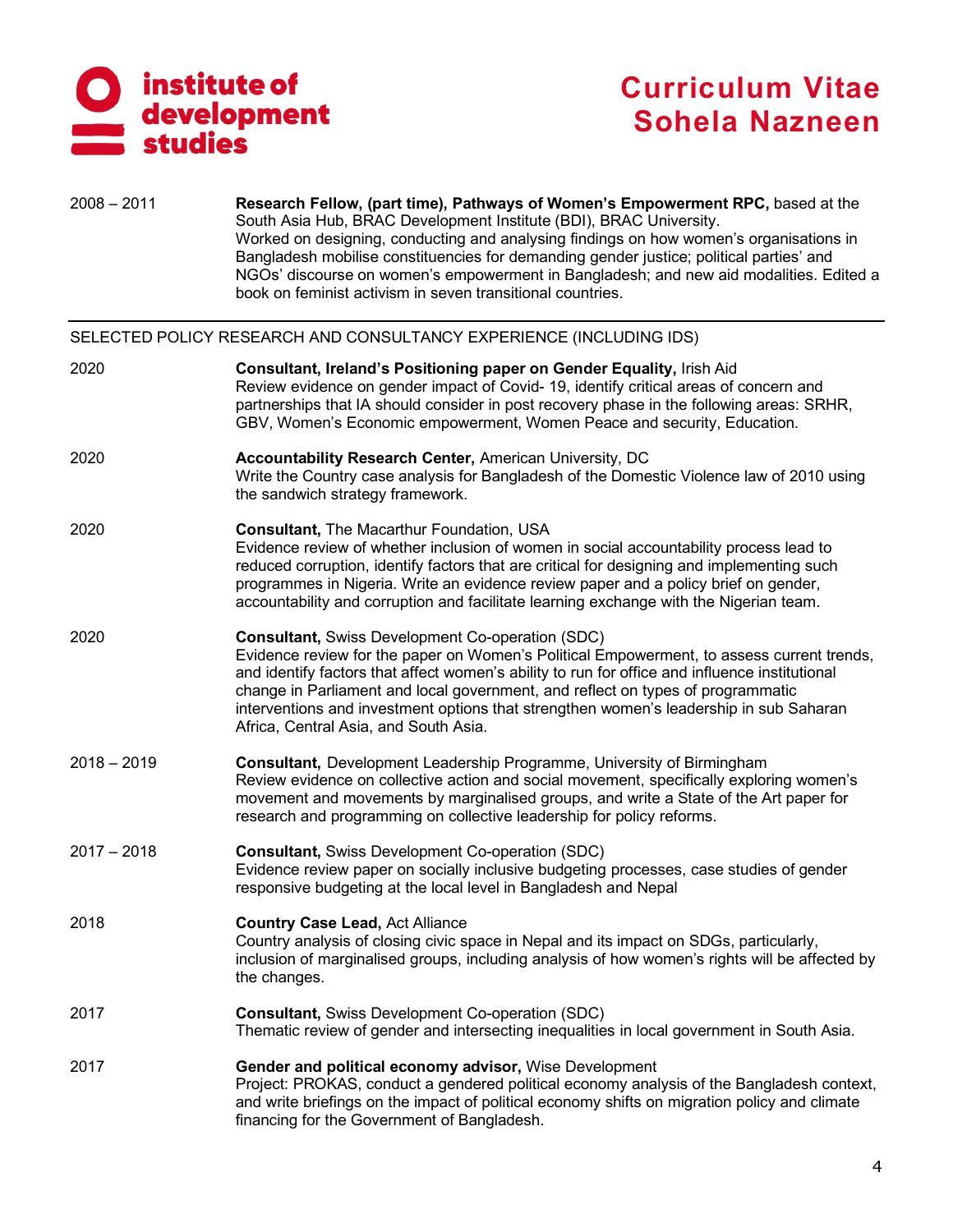# institute of<br>development studies

# **Curriculum Vitae Sohela Nazneen**

| 2016          | Consultant, FAO, Rome<br>Evidence review paper on rural women's voice and agency in agriculture in South Asia, Latin<br>America and sub Saharan Africa.                                                                                                                                                                                                                       |
|---------------|-------------------------------------------------------------------------------------------------------------------------------------------------------------------------------------------------------------------------------------------------------------------------------------------------------------------------------------------------------------------------------|
| 2014          | Gender Expert, UNDP-Dhaka<br>Background paper for 'Governance and Accountability: Public Sector Reform and Justice<br>Sector' for the 7th Five year plan for the Government of Bangladesh.                                                                                                                                                                                    |
| 2013          | Lead Consultant, CARE Bangladesh<br>Researched the political determinants of incentives for local government officials in delivering<br>pro poor inclusive governance in Bangladesh, focusing on women.                                                                                                                                                                       |
| 2011          | Consultant, OXFAM-GB (Bangladesh)<br>Developed strategy for designing a programme on Women's Transformative Leadership in<br>Bangladesh.                                                                                                                                                                                                                                      |
| 2010          | <b>Consultant, The Bill and Melinda Gates Foundation, Seattle, Washington, USA</b><br>Review the impact of the Urban Poor Fund International (UPFI) on Slum/ Shack Dwellers<br>International (SDI) and their partner federations in securing low income housing, infrastructure<br>and services for the slum dwellers in Sri Lanka, Philippines, Uganda, Malawi and Zimbabwe. |
| $2008 - 2009$ | <b>Consultant, Human Development Report Unit, UNDP Regional Research Centre in Colombo</b><br>Background paper on 'Rural Livelihoods and Gender' for the Asia Pacific region for the HDRU<br>report 2009 on 'Power, Voice and Rights: A Turning Point for Gender Equality in Asia and<br>Pacific                                                                              |

### SELECTED PUBLICATIONS

#### Edited Books

**Nazneen, S.**, Hickey, S. and E. Sifaki (2019) *Negotiating Gender Equity in the Global South: The Politics of Domestic Violence Policy*, London: Routledge

**Nazneen, S.** and Sultan, M. (2014) *Voicing Demands: Feminist Activism in Transitional Contexts,* London: ZED Books

### Edited Special Issue

**Nazneen, S.** (2019) Guest Editor, *Contentious Empowerment: Women Development and Power in South Asia*, Special issue in Contemporary South Asia 27.4

**Nazneen, S.** (2014) Guest Editor, *Researching Women's Empowerment: Reflections on Methodology by Southern Feminists*, Women's Studies International Forum 45

#### Peer Reviewed Journals

**Nazneen, S.**, Hossain, N. and Chopra, D. (2019) 'Contentious Women's Empowerment in South Asia', *Contemporary South Asia* 27.4

**Nazneen, S.** (2018) 'Binary Framing, Islam and Struggles for Women's Empowerment in Bangladesh', *Feminist Dissent* 3

**Nazneen, S.** and Schuler, S. (2018) 'Does Intimate Partner Violence Decline as Women's Empowerment becomes Normative? Perspectives of Bangladeshi Women', *World Development* 101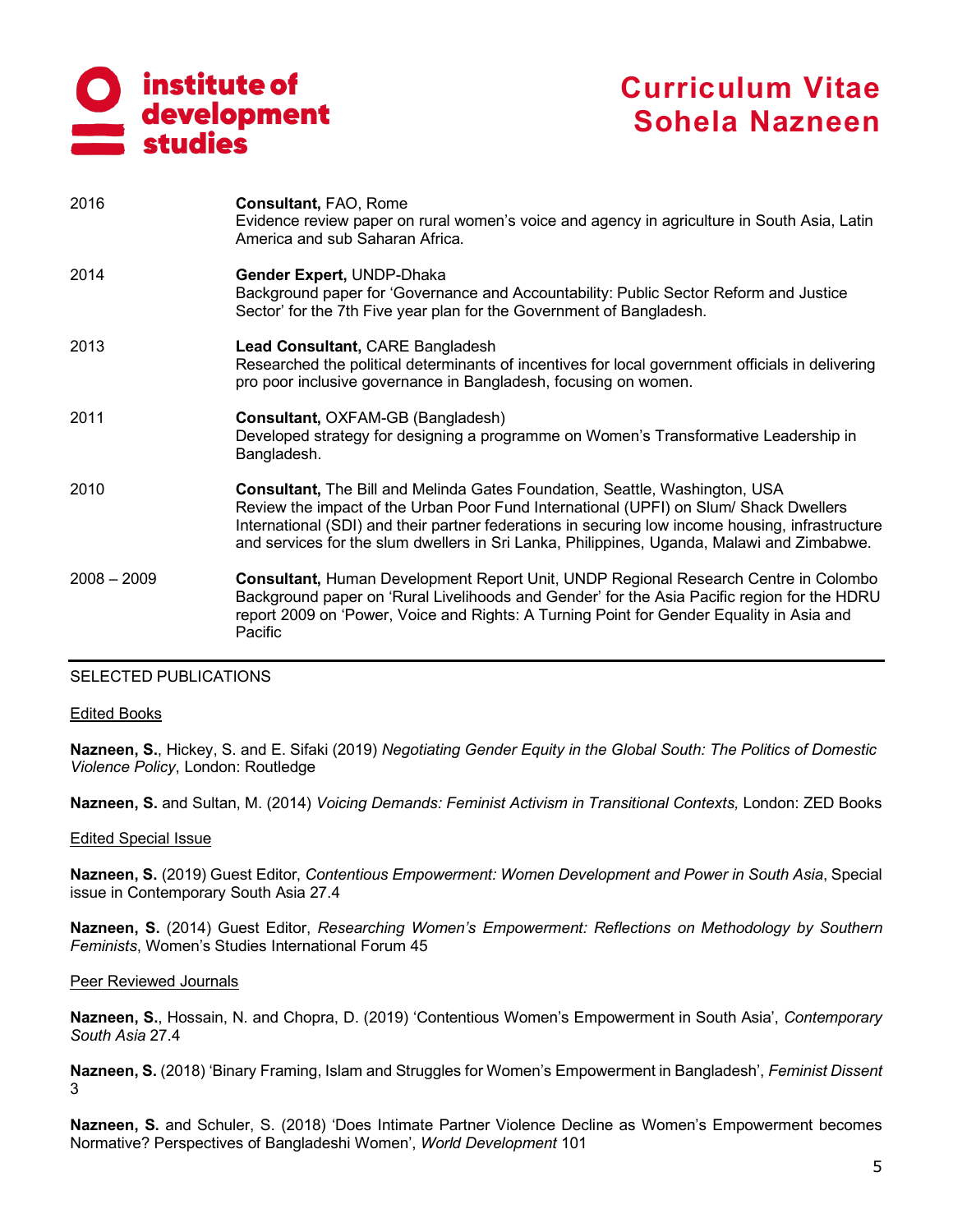

**Nazneen, S.,** Schuler, S., Lenzi, R. and Badal, S.H. (2017) 'Men's Perspective on women's empowerment and intimate partner violence in rural Bangladesh', *Culture, Health and Sexuality*, doi: 10.1080/ 13691058.2017.1332391

**Nazneen, S.** and Hassan, M. (2017) 'Violence and the Breakdown of the Political Order: An Uncertain Future for Bangladesh?', *Conflict, Security and Development*, Special Issue on Violence and Political Settlements 17.3

**Nazneen, S.**, and Noor, M. (2016) 'To Connect is to be Influenced: what determines a third party's forgiveness attitudes to conflicting groups violent members', *Asian Journal of Social Psychology* 20.3

**Nazneen, S.**, Sultan, M. and Darkwah, A. (2014) 'Researching Women's Empowerment: Reflections on Methodology by Southern Feminists', *Women's Studies International Forum* 45

**Nazneen, S.** and Sultan, M. (2014) 'Positionality and Transformative Knowledge Production in Doing Feminist Research in Bangladesh', *Women's Studies International Forum* 45

**Nazneen, S.**, Schuler, S., Lenzi, R. and Bates, L. (2013) 'A Perceived Decline in Intimate Partner Violence in Bangladesh: Evidence from Eight Villages', *Studies in Family Planning* 44

**Nazneen, S.** and Tasneem, S. (2010) 'A Silver Lining: Women in Local Government in Bangladesh', *IDS Bulletin* 41.5

**Nazneen, S.** and Sultan, M., Hossain, N. (2010) 'National Discourses on Women's Empowerment: Enabling or Constraining Women's Choices,' *Development* 53.2

**Nazneen, S.** and Sultan, M. (2009) 'Struggles for Survival and Autonomy: Impact of NGOization on Women's Organizations in Bangladesh', *Development* 52.2

#### Book Chapters

**Nazneen, S.** (2019) 'Building Strategic Relations with the Politics Elites: The Politics of Domestic Violence Act 2010 in Bangladesh', in S. Nazneen, S. Hickey and E. Sifaki, *Negotiating Gender Equity in the Global South*, London: Routledge

**Nazneen, S.** (2018) 'Struggles for Gender Justice: Regional Networks and Feminist Experiences of South–South Collaborations', in E. Fiddian-Qasmiyeh and P. Daley (eds.), *Routledge Handbook of South-South Relations*, London: Routledge

**Nazneen, S.** (2017) 'Negotiating gender equity in a clientelist state: The role of informal networks in Bangladesh', in G. Waylen (ed.) *Gender and Informal Institution*, Rowman and Littlefield

**Nazneen, S.** (2016) 'Subversively Complicit: Negotiating Gender Knowledge Production', in M. Mukhopadhaya (ed.) *Feminist Subversion and Complicity: Governmentalities and Gender Knowledge in South Asia*, New Delhi: Zubaan

**Nazneen, S.** and Mahmud, S. (2014) 'Gendered Politics of Inclusive Development', in S. Hickey, K. Sen and B. Bakunya, et al. (eds), *Does Politics Matter for Inclusive Development?*, Oxford: Oxford University Press

**Nazneen, S.**; Ehsan, I. and Hasan, B. (2014) 'Exceptional Women? Urban Municipal Councillors in Bangladesh', in M. Tadros, (ed.), *Women in Politics: Gender, Power, Empowerment*, London: Zed Books

**Nazneen, S.** and Sultan, M. (2014) 'Reciprocity, Distancing and Opportunistic Overtures: Women's Organisations Negotiating Legitimacy and Space', in A. Cornwall and J. Edwards (eds), *Feminisms, Empowerment Development,* London: Zed Books

**Nazneen, S.** and Sultan, M. (2014) 'Well Chosen Compromises? Feminists Legitimizing Voice in Bangladesh.', in S. Nazneen and M. Sultan (eds), *Voicing Demands: Feminist Voice in Transitional Contexts*, London: Zed Books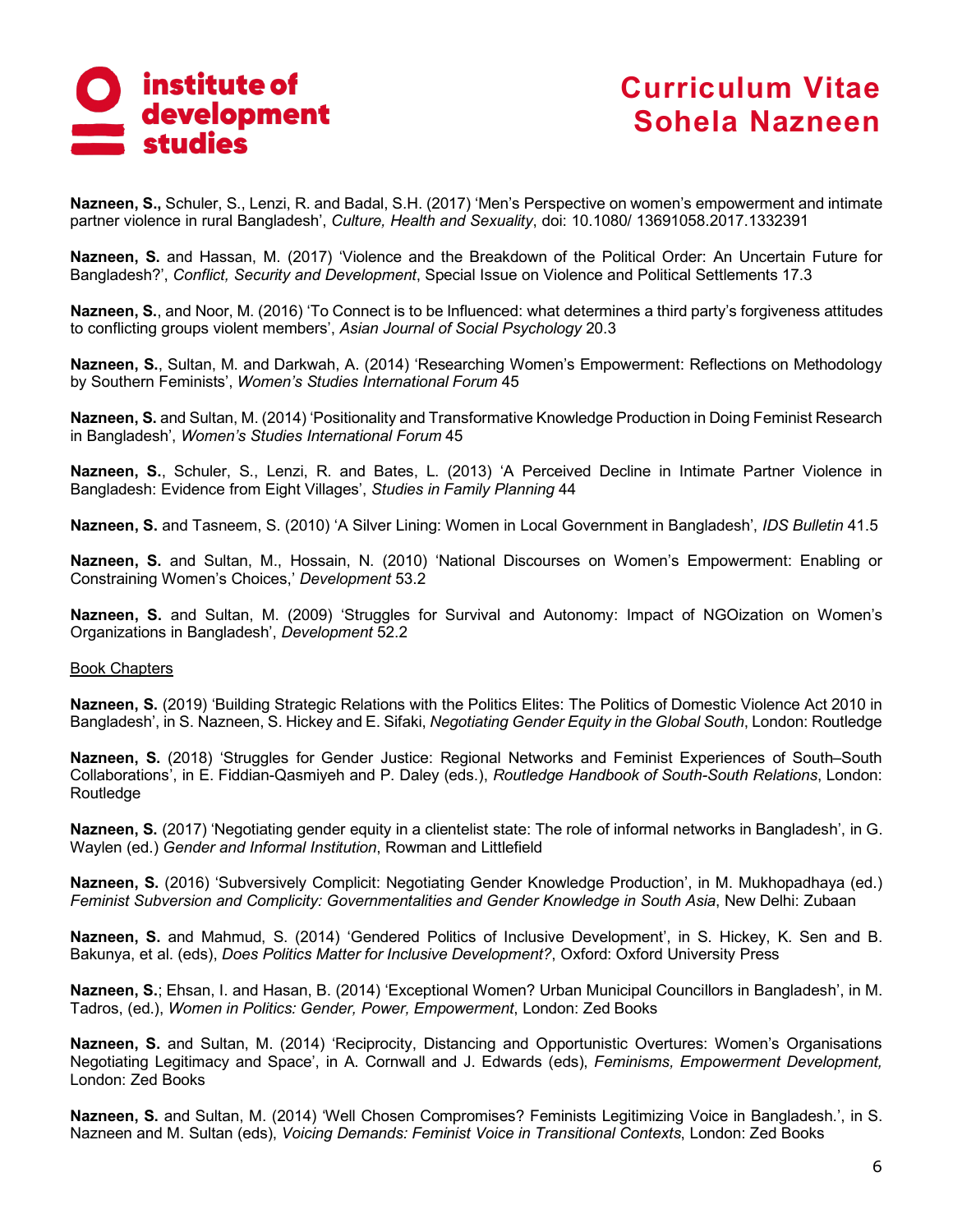

**Nazneen, S.** (2013) 'Men Aboard?: Movement for a Uniform Family Code in Bangladesh', in M. Al Sharmani (ed.), *Feminist Activism, Women's Rights and Legal Reforms*, London: Zed Books

**Nazneen, S.** and Sultan, M. (2012) 'Contemporary Feminist Politics in Bangladesh: Taking the Bull by the Horns', in S. Roy (ed.), *New South Asian Feminisms*, London: Zed Books

**Nazneen, S.** (2008) 'Group Discrimination in the Parliamentary Election of 2001 in Bangladesh', in D. Mendis (eds), *Electoral Processes and Governance in South Asia*, New Delhi and London: Sage

#### Working Papers and Other Publications

**Nazneen, S.** (2019) *How do Leaders Collectively Make Change?*, DLP State of the Art paper 3, Birmingham: University of Birmingham

**Nazneen, S.**, Chopra, D., Saha, A. and Krishnan, M. (2019) *Are Women not Working?: Interactions Between childcare and women's economic engagement*, IDS Working Paper 533

**Nazneen, S.**, Chopra, D., and Krishnan, M. (2019) *From Survival to a Triple Boon: Women's economic engagement and care*, IDS Policy Brief, Brighton: IDS

**Nazneen, S.** and Laurisden, J. (2019) *Socially Inclusive and gender responsive budgeting*, SDC working paper, Bern: SDC

**Nazneen, S.** and Thapa, D. (2019) *Adolescent Health and Development Strategy*, GAGE Policy Note, GAGE, ODI

**Nazneen, S.** and Sultan, M. (2019) *Policy and legal analysis notes: Bangladesh*, GAGE Policy note, ODI

**Nazneen, S.** and Thapa, D. (2019) *Implications of Closing Civic Space for Sustainable Development in Nepal*, IDS and Act Alliance

**Nazneen, S.** (2018) *Gender and Intersecting Inequalities in Local Government in South Asia*, IDS Working paper 507, Brighton: IDS

**Nazneen, S.** and Hossain, N., *et al.* (2018) *What Does Closing Civic Space Mean for Development?* IDS working paper 515, Brighton: IDS

**Nazneen, S.** and Cole, N. (2018) *Literature Review on Socially Inclusive Budgeting*, SDC, https://www.shareweb.ch/site/DDLGN/Documents/SIB%20GRB%20Literature%20Review%20March%202018%20Fin al.pdf

**Nazneen, S.** and Masud, R. (2017) *The Politics of Negotiating Gender Equity in Bangladesh*, ESID working paper 76, Manchester: University of Manchester

**Nazneen, S.** (2016) *A Seat at the Table is Not Enough: Gender and Political Inclusion*, The World Social Science Report on Inequality, UNESCO, IDS and ISSR

**Nazneen, S.** (2012) *Rural Livelihoods and Gender*, Technical background paper series 2010/08, UNDP

**Nazneen, S.** and Mahmud, S. (2012) *Gendered Politics of Securing Inclusive Development*, ESID Working paper 13, Manchester: University of Manchester

**Nazneen, S.**, Hossain, N. and Sultan, M. (2011) *National Discourses on Women's Empowerment: Continuities and Change*, IDS working paper 368, Brighton: IDS